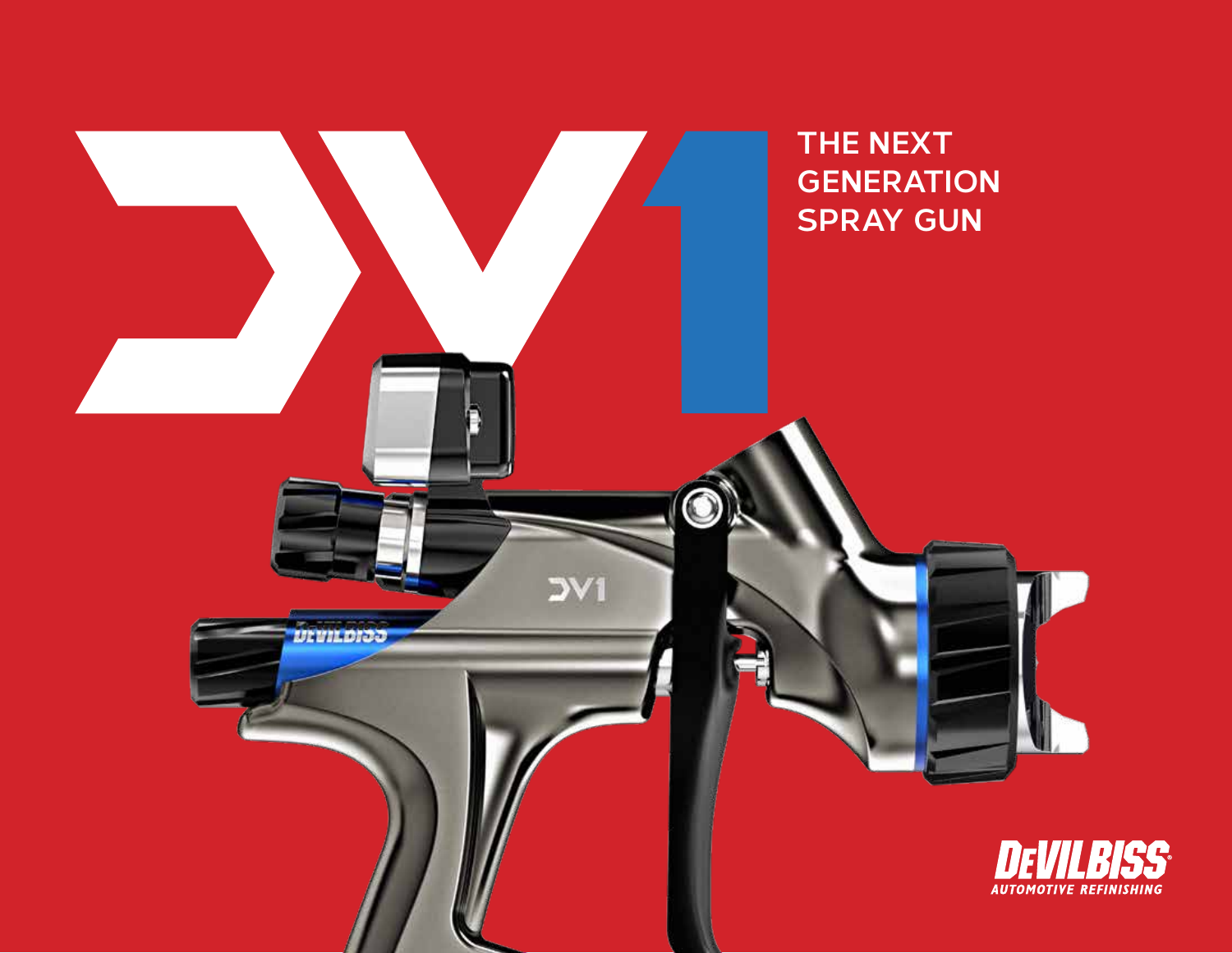# INTRODUCING THE DV1

Professional painters understand the importance of proven spraying equipment. It is critical to have tools that not only deliver optimal performance, but also enable painters to be more successful at their trade.

The leading technicians, engineers, and designers at DeVilbiss have worked with these professional painters to create a spray gun designed specifically for painters who demand consistent, exceptional performance from their spray gun.

Introducing the DV1 – a revolutionary spray gun platform from DeVilbiss Automotive Refinishing – and a new standard in basecoat spray painting equipment.

Featuring technical innovations and atomization advancements unmatched in the industry today, the DV1 is optimized to spray the latest basecoats from the leading coatings providers. The best atomization is the right atomization for the paint being sprayed, and the DV1 is best in class at managing basecoat applications. For the painter, this means more control of their material, an improved painting experience and confidence to get the job done right, the first time, every time.

With the DV1, DeVilbiss will continue a legacy of innovation and push it further forward with groundbreaking levels of performance and efficiency. The DV1 redefines spray gun performance.

# **Welcome to the next generation spray gun.**

# **Welcome to DeVilbiss.**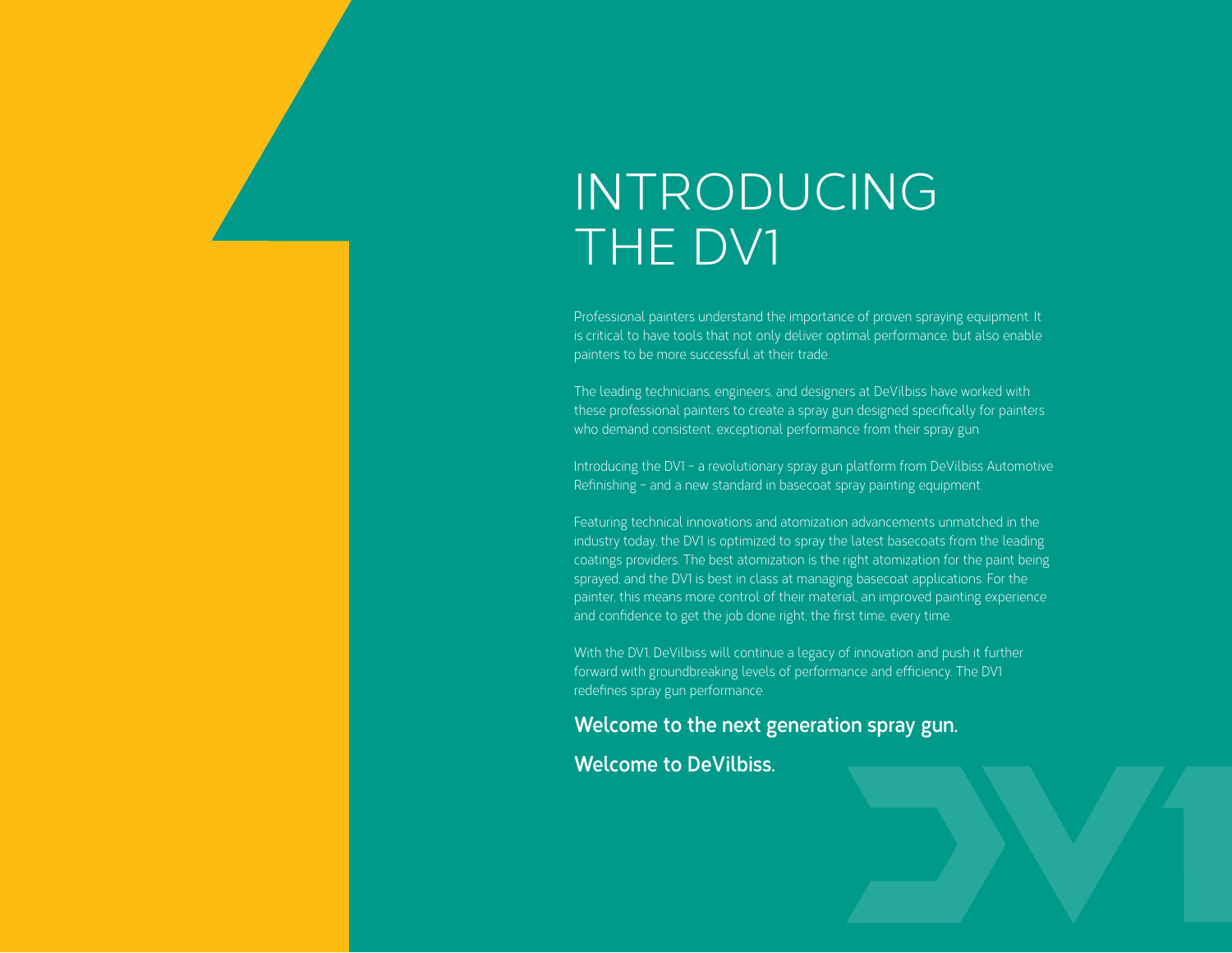# **DV1 ADVANCEMENTS IN ATOMIZATION & PERFORMANCE**

# **IMPROVED TRANSFER EFFICIENCY**

A noticeable improvement in transfer efficiency resulting in significant savings in paint consumption to achieve a high-quality finish.

# **MORE EFFICIENT**

Maintains superior atomization and fine particle size with reduced air consumption (CFM) and inlet pressure (PSI).

# **QUIETER**

The DV1 sprays noticeably quieter for a more enjoyable painting experience.

# **LESS MOTTLING**

The DV1 produces an even distribution of particles resulting in less clouding – or "mottling" - of finish material and a flawless finish.

# **BALANCED SPRAY PATTERN**

Particle distribution is optimized symmetrically around the center line of the spray pattern to create the most even and consistent spray fan.

# **STABILIZED AIR DISTRIBUTION**

Reduction of turbulent energy in the atomization zone resulting in a significantly more stable and consistent spray pattern.

# **SUPERIOR ATOMIZATION**

More atomizing air velocity at the air cap, along with lower pressure, results in finer atomization and a smoother finish with better blending ability.

# **CONSISTENT PERFORMANCE**

The DV1 offers consistent performance in a variety of environments and conditions, with all types of painters, making it easier to achieve a quality finish.

### **OPTIMAL COLOR MATCH**

Provides the right finish, with the perfect film build, to produce the correct and uniform color every time.

# **EASY TO MAINTAIN**

The DV1 features redesigned internal components that simplify serviceability and make the gun easy to take apart, clean and re-assemble.

## **IMPROVED ERGONOMICS**

The DV1 employs the latest generation ergonomics and lightweight materials for an ultra-comfortable fit and feel. When spraying the DV1, painters will experience a delightfully efficient spraying experience and minimal fatigue.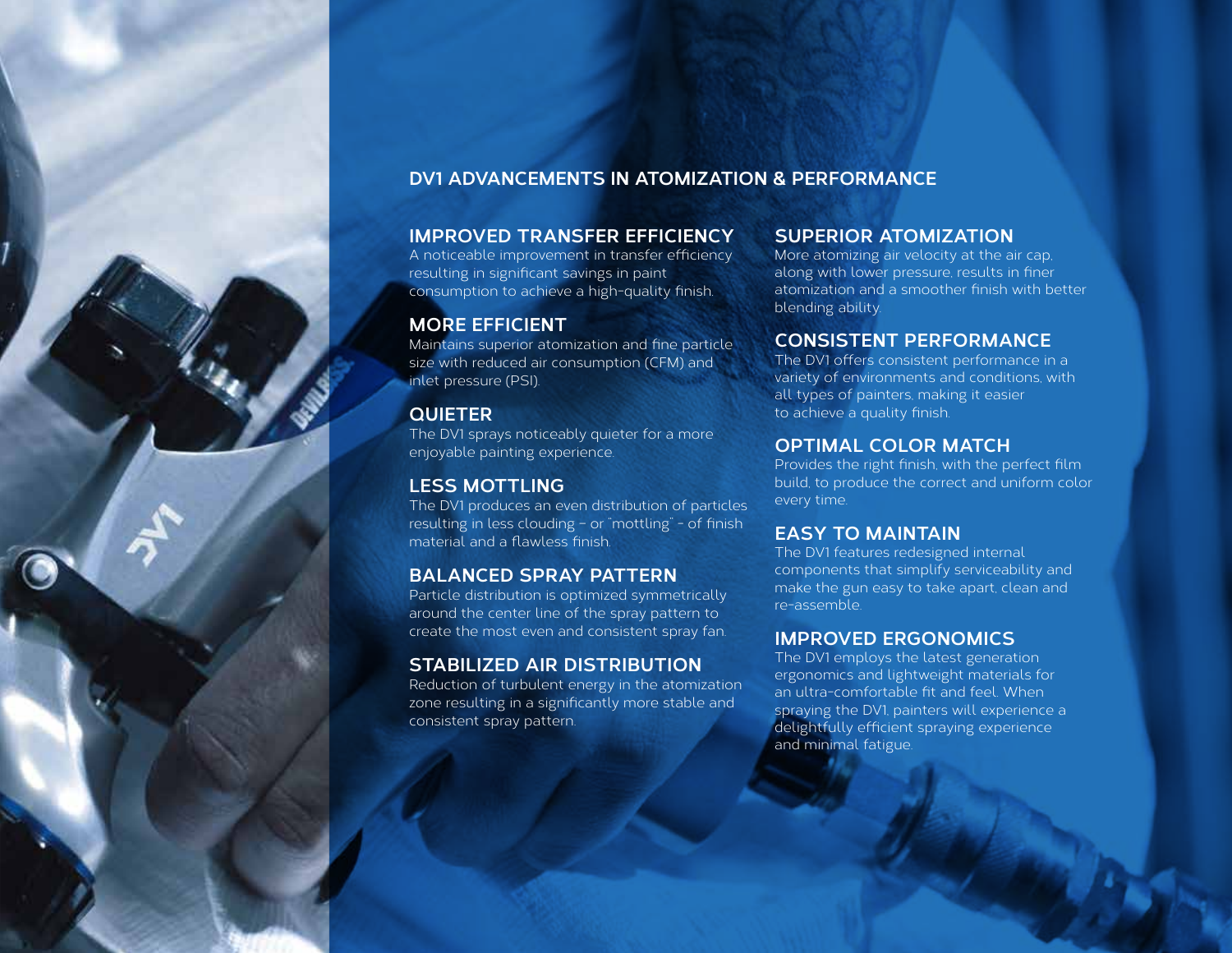# The new front end of the DV1 features an improved Air and Fluid **Management Architecture to create**

superior atomization performance and to meet the requirements of spraying the most challenging basecoats on the market today. balanced and consistent spray pattern to achieve precise color matches, seamless transitions and blends, and remarkably smooth finishes – as well as superlative metallic orientation and control.

#### **REVOLUTIONARY AIR CAP**

The new DV1-B PLUS air cap represents the next generation of atomization performance. This new HLVP air cap delivers high efficiency performance but at HVLP pressures, producing a smooth, fine finish even with the most stubborn basecoats. The DV1-B PLUS air cap is suitable for both water-based and solvent-based materials.

#### **QUICK RELEASE AIR CAP**

The hard-anodized air cap retaining ring features a quick release thread, requiring less than a full-turn rotation for fast and easy air cap removal. Painters will experience quick and easy changes of the air cap and access to the fluid tip.

#### **INNOVATIVE FLUID TIP DESIGN**

The DV1 features an overhauled fluid tip design, replicated through an expanded fluid tip size range, to tackle a broad range of coating types and flow rates in all climatic conditions. This new design dramatically increases the air velocity at the tip, while maximizing fluid suction through the gun, yielding an increased and more stable fluid flow for better color reproduction – particularly with the latest, low viscosity basecoats.

#### **RE-DESIGNED TRIGGER**

The DV1 features an innovative trigger design to remove sideways and rotary play from the trigger action, while maintaining the signature DeVilbiss fit and feel. Painters will enjoy a silent-action trigger with an exceptionally smooth, soft pull.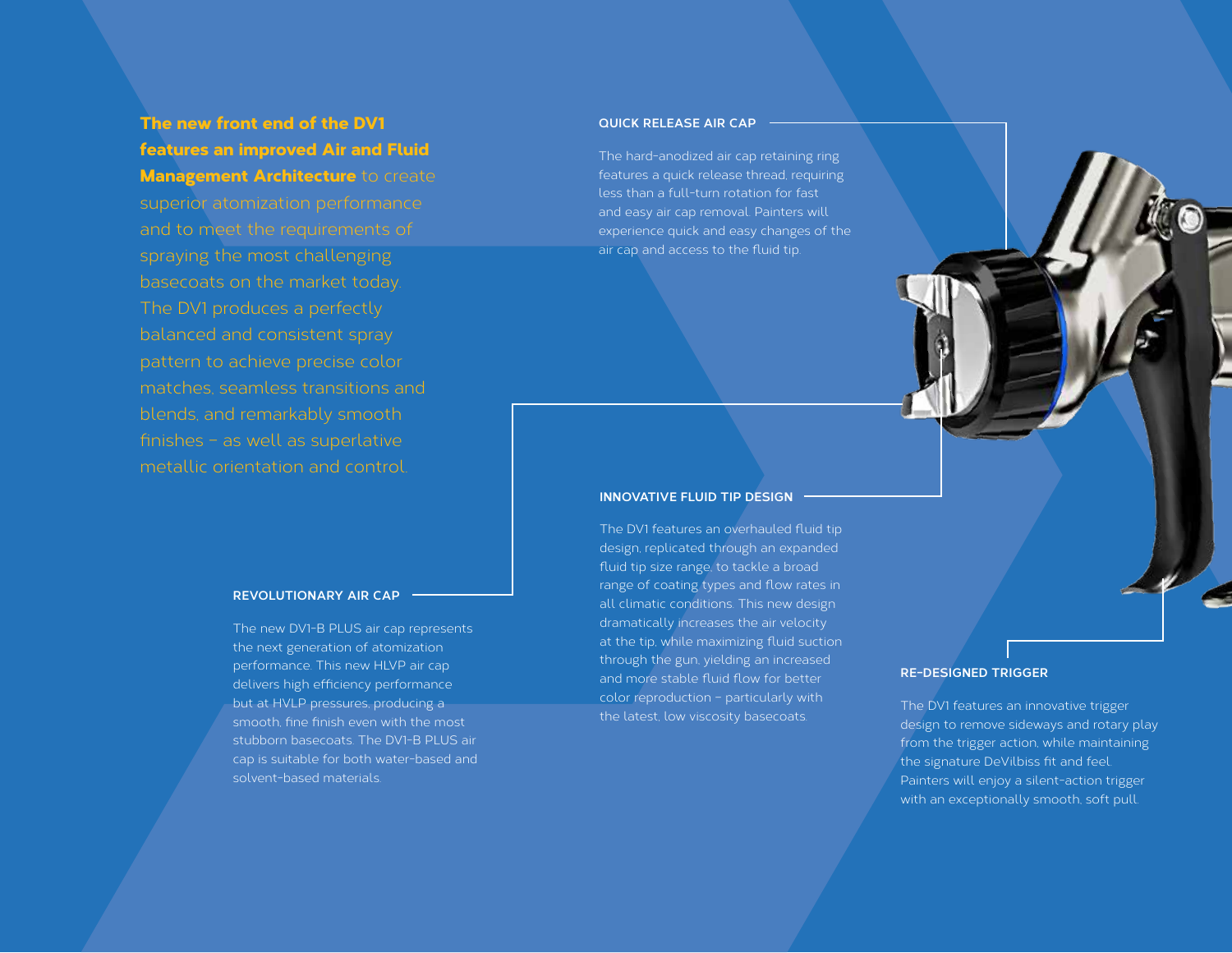#### **PRECISION DIGITAL GAUGE**

The DV1 is equipped with an integrated digital gauge to provide precise inlet pressures for optimal gun performance and perfect color matching. The gauge is designed and placed in-line at eye-level for quick, easy checking – keeping it out of the way where it won't be covered by the painter's hand.

#### **NEXT GENERATION GUN BODY**

**DEVILEISS** 

The DV1 gun body features a reduced profile and a smoother, streamlined design to create a well-balanced gun with the right feel in the painter's hand. Painters will get a sense of more control, and experience less fatigue, with a spray gun that is also easier to clean.

#### **SIMPLIFIED AIR VALVE**

The newly designed air valve cartridge features a **True-Balance** design to maximize fluid needle alignment, minimize component wear and maximize durability. Plus, this new design allows for easier removal and serviceability.

#### **RECONFIGURED AIR ADJUSTING VALVE**

The DV1 combines the air inlet and the air-adjusting valve into a single "co-axial" component and places it in an ergonomic location that is more comfortable to use. The air-adjusting valve also features 12x sensitivity for precise air control adjustments and smoother air flow through the spray gun.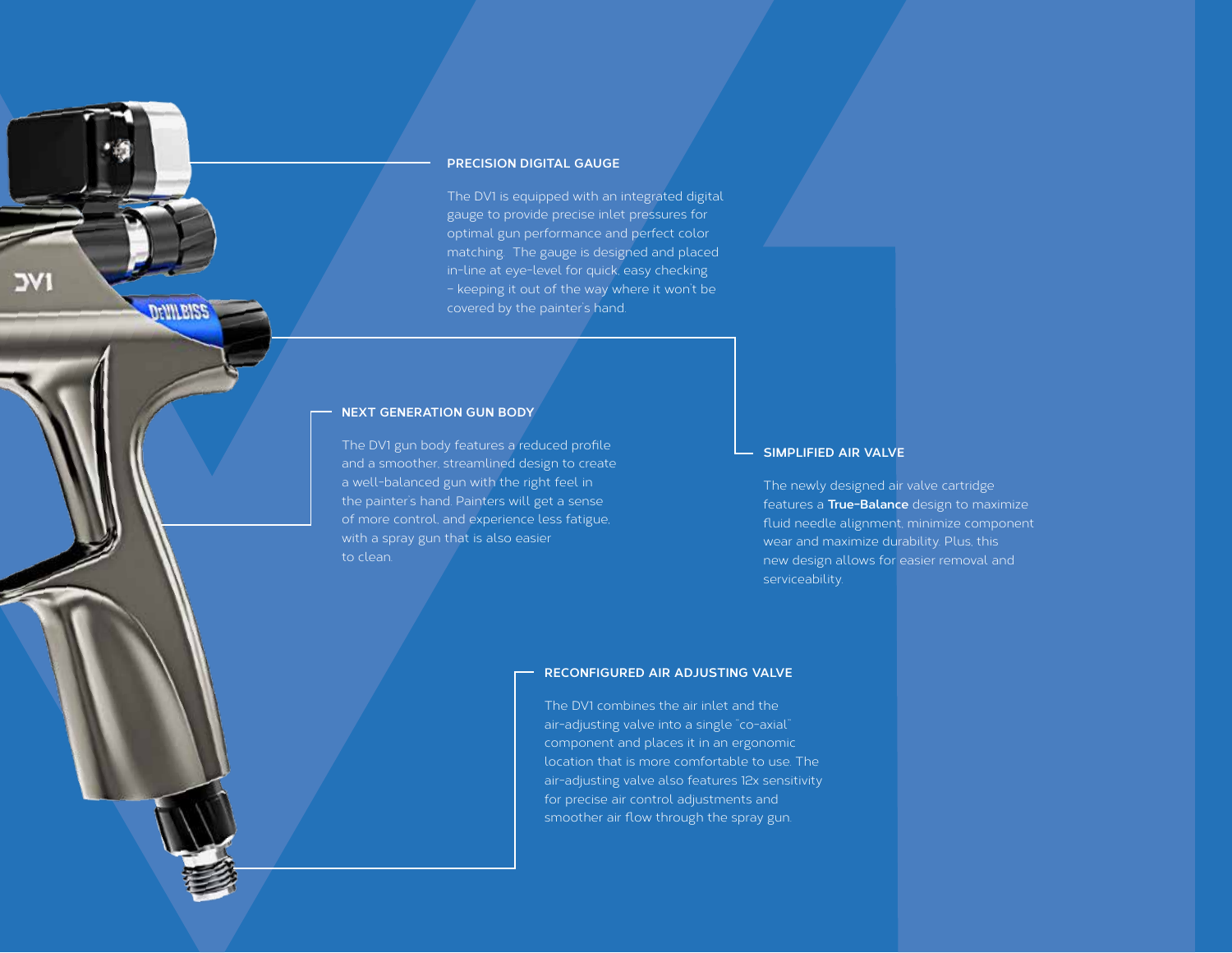# BASECOAT SPRAY GUN

# MODELS INCLUDE:

**DV1 Basecoat Spray Gun DV1-B PLUS HVLP Air Cap Multiple Fluid Tips Integrated Digital Gauge**

**Tool Kit: Valve Tool, Torx Driver and Tip Wrench**

| <b>ORDER NO.</b>                  | <b>AIR CAP</b>    | <b>NEEDLE/NOZZLE</b> | <b>CUP TYPE</b>                |
|-----------------------------------|-------------------|----------------------|--------------------------------|
| 704504 DV1-B PLUS Basecoat (HVLP) | <b>DV1-B PLUS</b> | 1.2, 1.3, 1.4        | Uncupped, includes DPC adapter |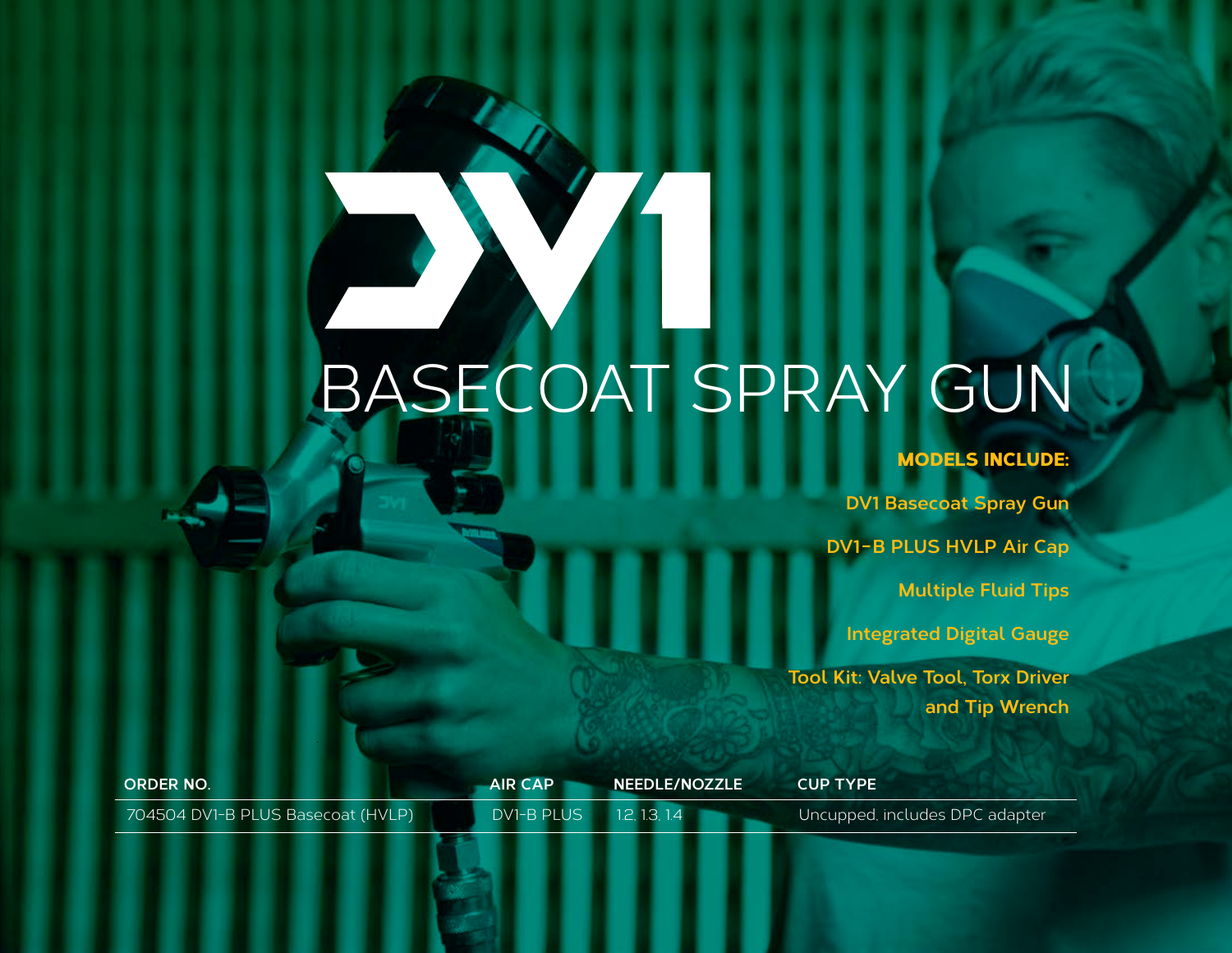|                 | Ref No. Part No. | <b>Description</b>                | Qty            |
|-----------------|------------------|-----------------------------------|----------------|
| $\mathbf{1}$    |                  | <b>Retaining Ring</b>             | 1              |
| P               |                  | Slip Ring                         | 1              |
| 3               |                  | <b>Retaining Ring Seal</b>        | 1              |
| $\overline{4}$  | 704425           | Retaining Ring Sub Assembly       | 1              |
| 5               |                  | Air Cap                           | 1              |
| 6               | 191972           | Spring Clip (Kit of 10)           | 1              |
| 7               | See Table 1      | Air Cap & Retaining Ring          | 1              |
| 8               | See Table 2      | Fluid Tip                         | 1              |
| 9               | 704402           | Deflector Plate                   | 1              |
| $10+$           | 704403           | Screw (Kit of 3)                  | 3              |
| 11              |                  | Sprayhead                         | $\overline{1}$ |
| $12+$           | 704401           | Gasket (Kit of 2)                 | 1              |
| 13 <sup>°</sup> | 704400           | Spray Head Kit                    | 1              |
| 14              | $\overline{a}$   | Needle Packing                    | 1              |
| $15-15$         | Ξ                | <b>Packing Spring</b>             | 1              |
| 16              |                  | Packing Nut                       | 1              |
| $17+$           | 702731           | Packing, Spring & Packing Nut Kit | $\mathbf{1}$   |
| 18              | -                | O Ring                            | 1              |
| 19              | -                | Air Valve Cage                    | $\mathbf{1}$   |
| 20              | -                | Seal                              | 2              |
| $21*$           | -                | Seal Guide                        | 5              |
| 22*             | $\overline{a}$   | Valve Seat                        | 1              |
| 23#             | 704422           | Front Cage Assembly               | $\mathbf{1}$   |
| 24              |                  | Air Valve Stem                    | 1              |
| 25#             | L,               | Air Valve Spring                  | 1              |

|          | Ref No. Part No.  | <b>Description</b>                | Qty            |
|----------|-------------------|-----------------------------------|----------------|
| 26       |                   | <b>Rear Seal Housing</b>          | 1              |
| 27       | 704423            | Rear Seal Assembly                |                |
| $78+$    | 704424            | Air Valve Assembly                | $\overline{1}$ |
| 29       |                   | <b>Identification Sleeve</b>      | 1              |
| 30       | $\qquad \qquad -$ | Sleeve Nut                        | $\overline{1}$ |
| 31       | 704428            | Sleeve Kit                        | 1              |
|          | 32 See Table 3    | <b>Fluid Needle</b>               | $\overline{1}$ |
| 33       |                   | Needle Spring                     | 1              |
| 34       |                   | <b>Spring Pad</b>                 | $\overline{1}$ |
|          | 35#+704405        | Needle Spring Kit                 | 1              |
| 36       | 704404            | <b>Fluid Adjusting Knob</b>       | 1              |
| 37       | $\overline{a}$    | O Ring                            | 2              |
| 38       | $\overline{a}$    | Flow Valve Body                   | 1              |
| 39       | $\frac{1}{2}$     | Flow Valve Knob                   | 1              |
| 40       | -                 | Circlip                           | 1              |
| 41       | 704417            | Inline Flow Valve                 | 1              |
| 42       |                   | Plug                              | 1              |
| 43       | $\overline{a}$    | <b>Trigger Screw</b>              | 1              |
| 44       | -                 | Spring                            | 1              |
| 45       | $\qquad \qquad -$ | <b>Trigger Stud</b>               | 1              |
| 46       | $\overline{a}$    | <b>Trigger</b>                    | $\mathbf{1}$   |
| 47       | 704406            | Trigger, Stud, Spring & Screw Kit | 1              |
| 48       |                   | Screw                             | $\mathbf{1}$   |
| $49#+ -$ |                   | Spreader Valve Pin                | 1              |
| 50       |                   | Spreader Valve Stem               | 1              |

|        | Ref No. Part No. | <b>Description</b>               | utv |
|--------|------------------|----------------------------------|-----|
| $51#+$ |                  | O Ring                           |     |
| 52     |                  | Valve Body                       |     |
| $53#+$ |                  | O Ring                           |     |
| 54     |                  | Spreader Valve Adjusting Knob    |     |
| 55     | 704419           | Spreader Knob KIT                |     |
|        |                  | (Not For Use With Digital Gauge) |     |
| 56     | 704418           | Spreader Valve Assembly          |     |
|        |                  | (Not For Use With Digital Gauge) |     |
| 57     |                  | Valve Tool                       |     |
| 58     |                  | <b>Torx Driver</b>               |     |
| 59     |                  | Tip Wrench                       |     |
| 60     | 704429           | <b>Tool Kit</b>                  |     |

#### **Gauges**

| 61 | 704426 | Atex Approved (EU)           |
|----|--------|------------------------------|
|    |        | Digital Pressure Gauge (bar) |
|    | 704427 | FM Approved (US, Canada)     |
|    |        | Digital Pressure Gauge (psi) |

#### **Service Parts**

#### 704430 Minor Service Kit Includes Items Marked # 704431 Major Service Kit Includes Items Marked +

#### **TABLE 1**

| <b>DV1 AIR CAP PERFORMANCE GUIDE</b> |                          |       |                                                                                                   |                                    |                                                 |  |
|--------------------------------------|--------------------------|-------|---------------------------------------------------------------------------------------------------|------------------------------------|-------------------------------------------------|--|
| Part<br>Number                       | Air Cap & Type           |       | <b>Recommended Air</b><br><b>Inlet Pressure</b><br>At Digital Gauge<br>(with gun fully triggered) | Air<br>Consumption                 | <b>Typical</b><br>Fan<br>Pattern<br><b>Size</b> |  |
| 704407                               | $DY1-B$                  | HVI P | 1.0 bar [15 psi]                                                                                  | 400 L/min<br>[14.1 scfm]           | 325 mm<br>[12.8 in]                             |  |
| 704408                               | $DY1 - B$<br><b>PLUS</b> | HVI P | 1.5 bar [22 psi]                                                                                  | 300 L/min<br>$[10.5 \text{ scfm}]$ | 330 mm<br>[13 in]                               |  |

#### **TABLE 2**

**DV1 FLUID TIPS & NEEDLES** 

| <b>Fluid Tip</b>   |                       |           | <b>Needle</b>      |         |
|--------------------|-----------------------|-----------|--------------------|---------|
| <b>Part Number</b> | <b>Fluid Tip Size</b> | Marking   | <b>Part Number</b> | Marking |
| 704409             | 09                    | DV1-0.9 B |                    |         |
| 704410             | 10                    | DV1-1.0 B |                    |         |
| 704411             | 11                    | DV1-11 B  |                    |         |
| 704412             | $12^{12}$             | DV1-12 B  | 704416             | DV1-300 |
| 704413             | 13                    | DV1-1.3 B |                    |         |
| 704414             | 14                    | DV1-1.4 B |                    |         |
| 704415             | 1.5                   | DV1-1.5 B |                    |         |